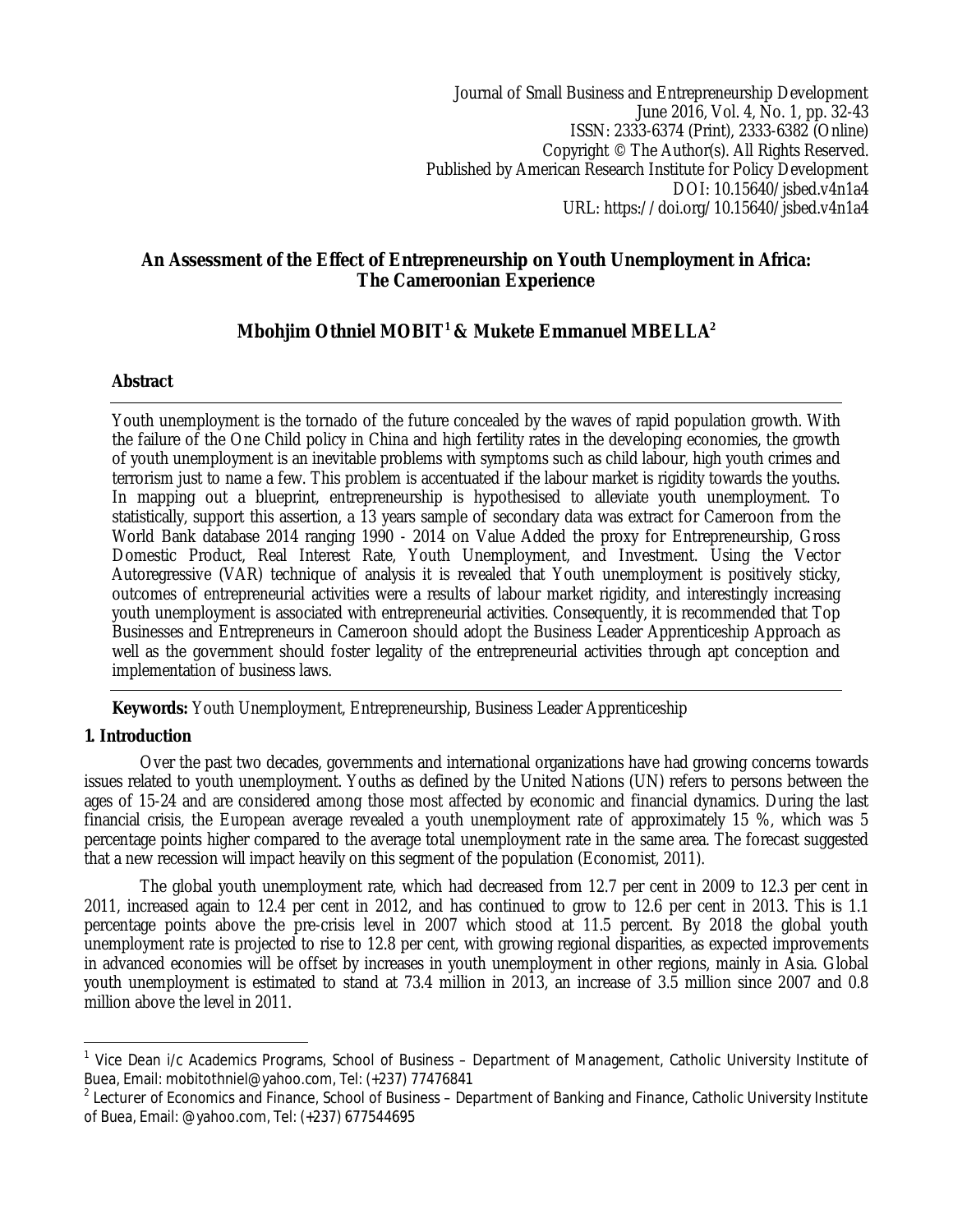Rising youth unemployment and falling labour force participation contributed to a decrease in the global youth employment-to-population ratio to 42.3 per cent in 2013, compared with 44.8 per cent in 2007. The global youth employment-to-population ratio is projected to be 41.4 per cent in 2018 (ILO, 2013).

Assessing this phenomenon at the African level, over two third of the African population was under the age of 25 by 2010. It was estimated that this made up more than 20 percent of the continent's population approximately 200 million persons. Of this lot 72 percent were considered poor. This was supported by the fact that the youth population constituted just 37 percent of the labour force within sub Saharan Africa. To check the phenomenon and consequences the African Development Bank Group (AfDB) developed a write-up on "Accelerating the AfDB's Reponse to the Youth Unemployment Crisis in Africa". This write-up was to serve as a background for the Joint Youth Employment Initiative for Africa launched in 2011 by the AfDB, African Union, International Labour Organisation (ILO) and UNECA. Soucat *et al* (2013) asserted that the roots or a cause of this crisis was within the labour market. They categorised the causes into two: factor affecting demand of labour and factors affecting supply of labour.

Key of those affecting demand of labour were: poor investment climate to foster job creation and informal employment dominance of labour market while for the supply of labour mismatch between higher education graduates and job availability, outdated pedagogic models, imbalance between higher education graduate quality/quantity. Of all the prescribed policy options implemented by AfDB, there was an evaluation emphasising the integration of youths in the labour market, support for private sector value chain initiatives, minimisation of skills mismatch between demand and youth employability as well as the revamping of educational systems to spur innovation and entrepreneurship amongst youths. Central to this crisis is the need of making youth skill readily absorbable by the labour market. This is crucial especially in a situation where the labour market has been saturated and has a slow rate of labour turnover. All the above may just be ad hoc measures if the entrepreneurial classes or absorption capacity of the economy is not efficiently developed.

In a broad conception entrepreneurship is the arts and science of job creation through innovative, creative and profitable market opportunities. The dynamics of the market never makes entrepreneurs redundant but only places them at the forefront of the market war of competition. Market competition may destruct other enterprises but from a positive perspective of reallocating scarce resources to the most rewarding enterprise. This concept of entrepreneurship aligns with Joseph Schumpeter's definition of entrepreneurship. He defines entrepreneurship as "Creative Destruction" which is a strong mechanism for innovation and change. The concept of entrepreneurship was further exploited by Kirzner to emphasis the characteristic of "alertness". The evolution of the concept has been primarily to address the issue of an efficient labour and product market. The synchronization of the product market with money market should necessarily stretch out to the labour market to reallocate labour resources to more efficient uses. In this case the labour market should be very dynamic. However, this may be a very tricky as labour service quality are essential for effective competition. It is interesting the rate at which Silicon Valley produces top entrepreneurs in American and the world it is very difficult to quantify the rate at which African and Cameroon business programs produce entrepreneurs. This phenomenon is problematic as the money and labour market are very rigid to youths as well as there is the absence of a well-defined program or platform to produces top Schumpeterian entrepreneurs. This can be seen as justified by the global trend below.

### **1.2 Statement of the Problem**

Globally, the ratio of youth to adult unemployment rates hardly changed in recent years, and stands at 2.7 in 2013. Young people therefore continue to be almost three times more likely than adults to be unemployed, and the upward trend in global unemployment continues to hit them strongly. ILO (2013), asserts that the global employment-to-population ratio declined by 1 percentage point between 2007 and 2012. The contribution of youth unemployment to the decline in the employment-to-population ratio was particularly pronounced in the Developed Economies and European Union region and in East Asia.

The problem of youth unemployment in Africa poses complex economic, social and moral policy issues. It is also well known that this problem is part and parcel of the overall problem of unemployment and underemployment that afflicts almost all African countries (Kanyenze, Mhonne and Sparreboom, 2000).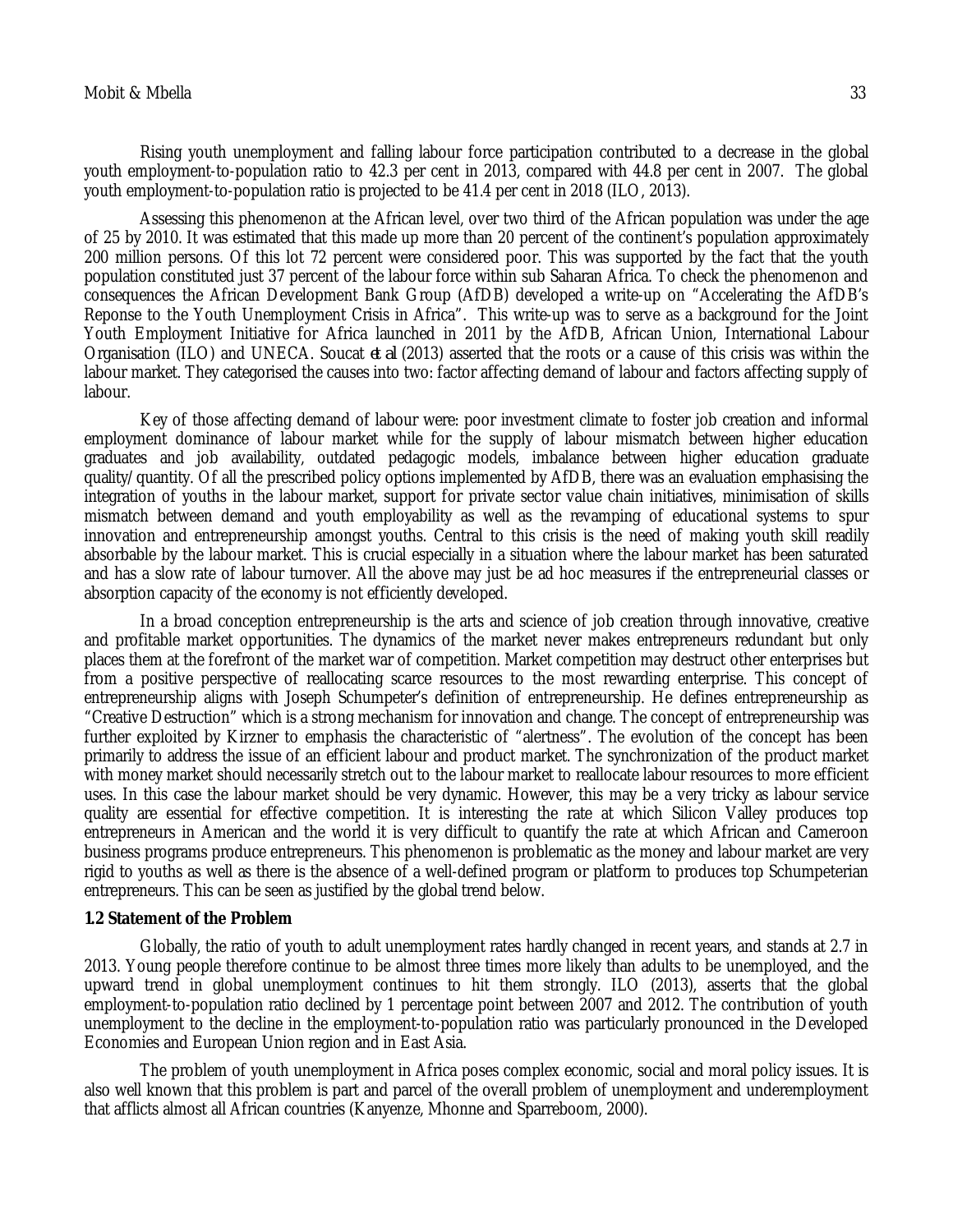The problem of youth unemployment in Africa was particularly acute in North Africa, were 27.1% of the young were estimated to be unemployed in 2011. This is followed by Sub Saharan Africa with 12.8% of youth unemployment. The ratio of youth-to-adult unemployment rates was estimated at 3.9% (North Africa) compared to 2.0% in Sub-Saharan Africa and 2.8% worldwide (Broecke and Diallo, 2012).

Although the regional youth unemployment rate in Sub-Saharan Africa is lower than in most other regions, it is significantly higher than the adult unemployment rate. Compared with an adult unemployment rate of 5.9 per cent in 2012, youth are twice as likely to be unemployed, with an estimated youth unemployment rate of 11.8 per cent in 2012. Youth unemployment rates are much higher than the regional average found in South Africa, where over half of young people in the labour force were unemployed in the first three quarters of 2012, and in Namibia (58.9 per cent in 2008), Réunion (58.6 per cent in 2011) and Lesotho (34.4 per cent in 2008; ILO, 2011a and 2013b). On current trends, the youth unemployment rate is projected to remain close to 11.7 per cent in the coming years.

Young people accounted for a significant proportion of the unemployed. ILO (2002) showed youth unemployment rate of 23.8% in 1995 for Mauritius with the share of youth unemployed to the youth population at 12% (13.9% for males and 9.9% for females). In 2000, 55.8% (57.9% for men and 53.3% for women) of South Africa's youth were unemployed. Youth unemployment is no less of a problem in the wealthier countries of North Africa. In 1990, youth unemployment rate was 38.7% in 1990 for Algeria; 34.4% in 1995 for Egypt and 35% in 1998 for Morocco. In light of the slow rate of economic growth and high rates of population growth, it is unlikely that the situation in these countries has improved significantly. Yet, the economically active population of the continent is projected to increase at 2.94% annually between 1997 and 2010, and would be growing more rapidly than the population at large, and faster than in other regions, presenting great dangers and possibilities.

Africa's population is very young. Young people make up more than 50% of the population of most member states of the Economic Commission of Africa (ECA). These young people are a potential resource for growth and social development if gainfully and productively engaged. However, they could also be a source of devastating social tension and conflict if not. In many countries, the degree to which youth can contribute to the possibilities of their countries in particular and the continent in general is constrained by circumscribed life chances, with the lack of job opportunities being one of the major circumscriptions (Alexandria, 2008). Youth unemployment is one of the major challenges in Cameroon as thousands of young people find no outlet after school and are therefore forced to engage in the search for greener pastures abroad. The United States of America, Europe and increasingly China have become favourite destinations for Cameroonian youths who often are forced to travel clandestinely.

In recent decades, the number of young people aged 15 to 35 has increased significantly in Cameroon. According to the second Cameroon Household Survey Enquête Camerounaise Auprès des ménages ECAM II, this age group accounts for 30.3 percent of the total population of 15.5 million people. A large number – over 36 percent of these young people are hit hard by poverty. The situation has a severe effect on development, particularly in the areas of education, health, and professional training. In urban areas, youth unemployment stands at over 20 percent, compared to just over five percent in rural areas. This unemployment rate, particularly in cities, is a result of rural exodus and decline in the number of jobs available in the modern sector. The soaring population and therefore soaring labour force has also left fewer jobs available. In addition, inadequacies exist in the current socioeconomic integration system for youth, which does not have appropriate and comprehensive mechanisms for promoting selfemployment among this population group.

Youths in Cameroon face high unemployment and under-employment. The latest national survey of employment in Cameroon and the informal sector found that the expanded unemployment rate among young people aged 15-35 stood at close to 13%, while the level of under-employment was 71.9%. Youths in Cameroon rely heavily on employment in the public sector or civil service, but the government debt has skyrocketed and there isn't enough hiring to absorb all youths seeking civil service employment. Outside of the civil service, government gives youth's start-up loans but these are often highly politicized. Government has become aware of the dangers posed by the growing rate of youth unemployment and migration, and has created specific ministries and programs to cater for the challenges faced by Cameroonian youths. This includes Rural and Urban Youth Support Program (PAJER-U), Youth Socio-economic Integrated Project for the Manufacturing of Sporting Materials (PIFMAS), and Integrated Support Project for Actors of the Informal Sector (PIAASI). In spite all of the above; the issue of youth unemployment is still severe in Cameroon.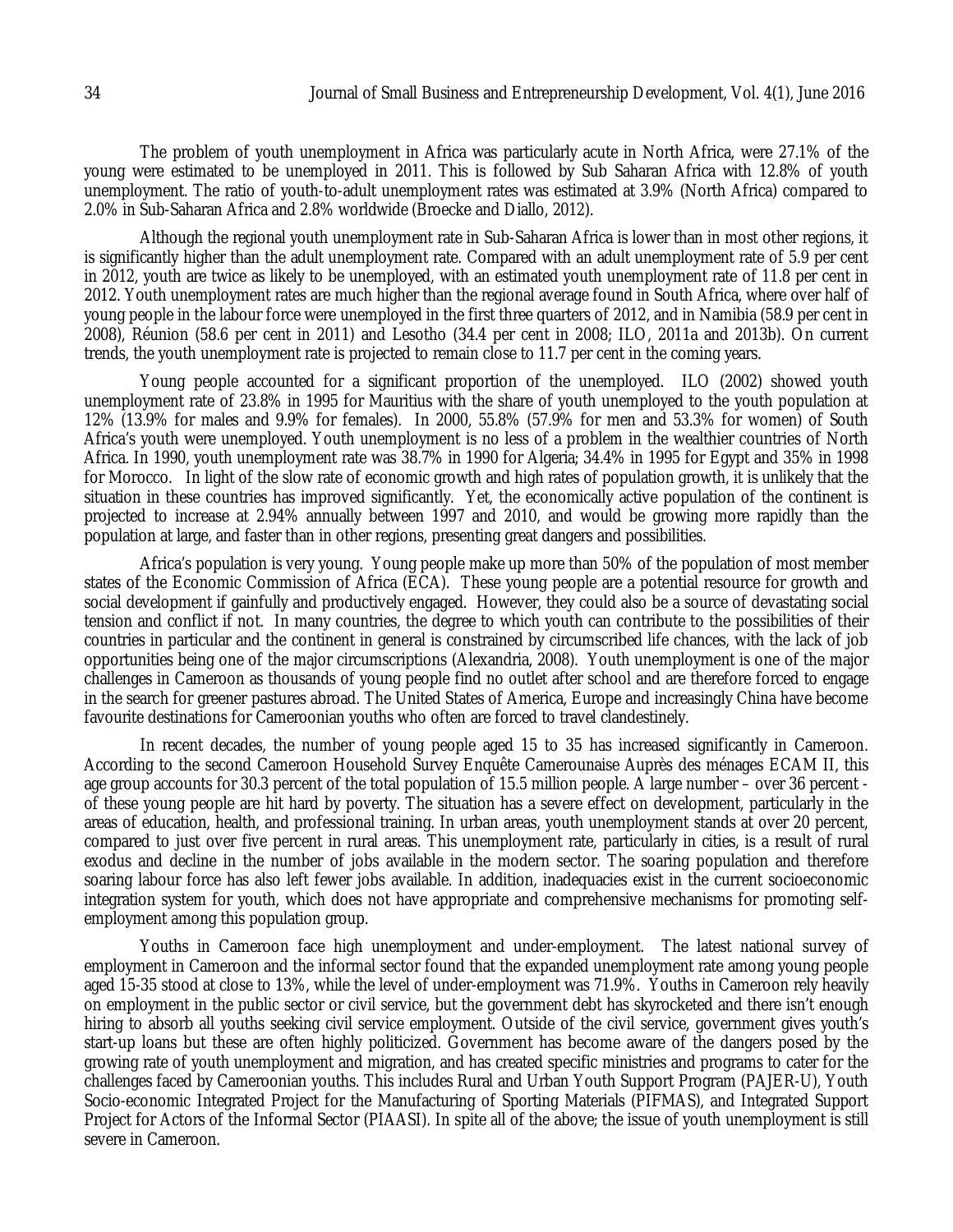This therefore implies that issues associated with the depth and breadth of youth unemployment in Cameroon are not yet identified and solved. It is based on the above that this work is designed to answer the following questions. What are the determinants of youth unemployment in Cameroon? What is the nature of causality between youth unemployment and entrepreneurship in Cameroon?

This study has as objective to examine the effect of entrepreneurship on youth unemployment in Cameroon. This will be done by investigating the causality between youth unemployment and entrepreneurship and evaluating the determinants of youth unemployment in Cameroon. In order to scientifically valid the results of this study hypothesised as:

Ho: There is no statistical significant effect and causality between youth unemployment and Entrepreneurship in Cameroon

### **1.2 Literature Review**

There are several definitions of entrepreneurship. However, the baseline of entrepreneurship is that it derives from human ingenuity. Kirzner and Sautet (2006), assert that entrepreneurship comprises human creativity and the ability to explore profitable ideas that enable market actors to take advantage of new and socially beneficial gains from trade. Schumpeter (1934) curve out an important niche of entrepreneurship by asserting that innovation is the essence of entrepreneurship. Shane and Venkataraman (2000) defined entrepreneurship as the identification and exploitation of business opportunities to create goods and services. In this light, the spectrum of entrepreneurship zooms from monetary profits, innovations to social benefits. That is from starting new business to social entrepreneurship. These both include the identifying and exploiting of opportunities to address economic and social problem. Corporate entrepreneurship otherwise known as entrepreneurship within establish organizations is a very silent part of entrepreneurship and it usually the driving force of most rapid growing corporations (Austin, Stevenson and Weiskillern, 2006; Dacin, Dacin and Matear, 2010).

Corporate entrepreneurship has been equate today to Research and innovation. This does not suffice the creation of a Research and Innovation Unit but the identification of creativity minds within the organisation and letting them drive the change in the organisation. This has given room for diverse corporate practices such as brainstorm, workgroups and corporate business retreats. Irrespective of the approach the key is to identify creativity minds within the organisation and pushing them to work as a team to drive the change of the organisation. This is the approach adopted by the DIAGEO Graduate program. Other approaches are the outright, award of Non-refundable Seed Capital by Sub Saharan Elite Entrepreneur such as the Tony Elumelu Entrepreneurship Programme (TEEP) among others. This part of entrepreneurship is very interesting in addressing youth unemployment. The virtue of personality traits, the age cohort of 15 - 34 is the peak period when the youths are very daring, do not fear to take risks as opposed to the old who have learn the lesson of failure and have become very caution and conservative. Innovation is risk taking and based on the risk and payoff matrix high risk if successful results in high payoff but low risk results in low payoff.

Entrepreneurship is believed to be an important mechanism of economic growth and development (Schumpeter, 1934). Their role is to promote prosperity by creating new jobs (Van Stel and D. Storey, 2004), reducing unemployment (Evans and L. S. Leighton, 1989), and increase economic development and growth of a region (Acs, S. Desai, and J. Hessels, 2008). It also increases productivity by bringing new innovation and speed up structural changes by forcing existing business to reform and increasing competition.

It is clear that the definition of who is included as youth very much depends on which dimension of "youth" takes precedence: demographic (e.g. age); cultural (notions of adulthood); biological (attainment of puberty); social (attainment of maturity or marriageability); or economic (e.g. ability to sustain oneself). The spectrum of youth has been variously defined to range from the ages of 10 or 11 years (as in some cultural traditions), to as high as 34 years (as in South Africa for instance). In Cameroon, according to the Ministry of Youth Affairs it ranges from 15 – 34 years. More generally the age range between 12 and 25 years is presupposed, which may even be narrowed to 15-24 years. According to the standard UN definition, youth comprises the age-group between fifteen and twenty-four inclusive (O'Higgins, 1997).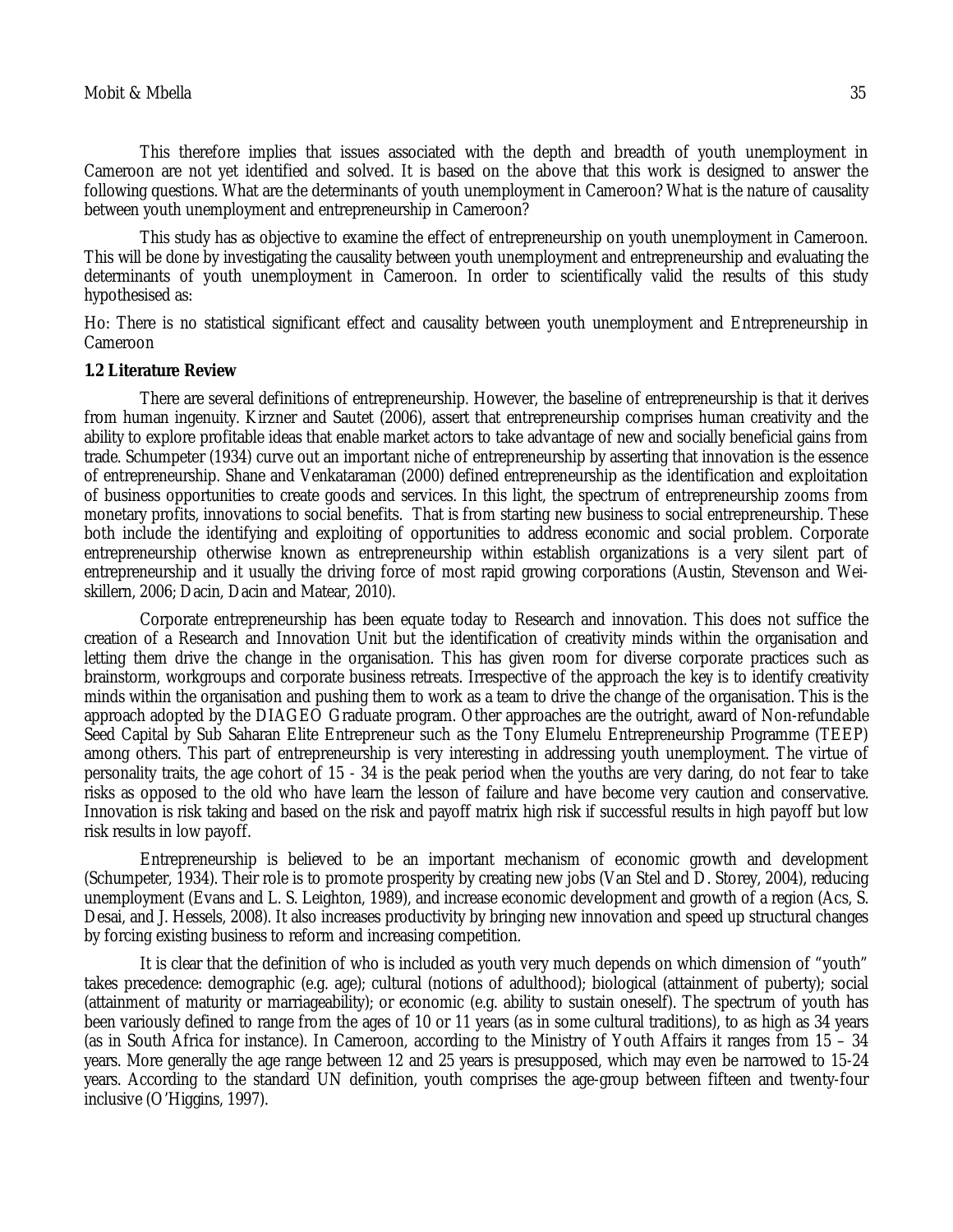Therefore Youth unemployment will be seen in this work as individuals within the age group of 15-24 who have not worked more than one hour during the short reference period but who are available for and actively seeking work.

As observed in the literature, the empirical evidence linking unemployment to entrepreneurial activity is fraught with ambiguities. While some studies find that greater unemployment serves as a catalyst for start-up activity (Reynolds, Miller and Makai (1995); Reynolds, Storey, Westhead (1994); Highfield Smiley (1987), Hideki Yamawaki (1990); Evans and Leighton (1990) still others have found that unemployment reduces the amount of entrepreneurial activity (Audretsch and Fritsch, (1994) and Audretsch (1995).

On the basis of such diverse findings, it is complex to implement or recommend a general policy because of country specific characteristics responsible for by diverse causes and hysteresis of youth unemployment. Most of the studies rely on unemployment in general and not youth unemployment and they employed descriptive statistics, pair wise correlation and the Ordinary Least Square techniques in coming out with their conclusions. Moreover, among this study Cameroon was never a case study.

This work builds on the review of some key theories that are related to the topic. These include the Classical and Keynesian theory of unemployment, Pigou's theory of unemployment, Non Accelerating Inflation Rate of Unemployment, Schumpeter theory of Entrepreneurship, Knight's and Schultz Approach to entrepreneurship, and sociological theory of entrepreneurship.

### **1.3 Analytical Method and Material**

This study is going to make use of time series data that will span from 1990 to 2014 for the economy of Cameroon. The reason for choosing this time frame is because data is available from the International Labour Organisations that is complemented with data from the National Institute of statistics Second Cameroon Labour Force Survey. Also, it is within this period that the Cameroon government has enacted a number of policies on youth unemployment and improving of the competitiveness of the private sector. Based on the Cameroon National Institute of Statistics, entrepreneurship is proxy by value added in the primary, secondary and Tertiary sectors of the economy while youth unemployment will be captured by the number of people between 15 -34 years who are unemployed as a percentage of the labour force. Hence, an ex post facto research design will be adopted since this study aimed at examining the existing interaction between the Youth unemployment and macroeconomic policies variables.

In order to view entrepreneurship and its effect on youth unemployment requires that we highlight their interactions not only among themselves but also between other crucial variables supported by economic theories and studies on related issues. Sequel to the fact that one of the objectives of this study is to examine how entrepreneurship relates to youth unemployment and vice versa, then our models must contain system equations explaining these variables and showing their interactions.

This study intends to make use of substantial statistical information much of which will be generated from the Cameroon financial bills, Annual Reports of the Ministry of Youth Affairs, Department of Statistics and National Account (DSNA), Bank of Central African State (BEAC), Annual Reports 2012, African Development Indicators, Various Issues, International Labour Organization, and World Bank World Tables on Development Issues. Therefore, this study will depend intensively on library research on which secondary time series data will be generated and analyzed.

The Structural Vector Auto-Regression (SVAR) method of analysis is adopted for this work. The SVAR technique is to provide improvement on the identification mechanism by imposing restriction based on economic theory. The technique generally focuses on how innovations to one endogenous variable affect other endogenous variables and the direction of instant correlation between innovated variables can be assessed. It is also possible to determine whether any stocks within the period of study have temporary or permanent effects on the endogenous variables as it is the case with entrepreneurship and Youth unemployment in Cameroon. Given the fact that Cameroon has no independent monetary policy, as such all the monetary parameters specified in our equations above are dropped in favour of those of fiscal and commercial policies as presented below. The general understanding from the lagged models are that current expectations are formed by modifying previous expectations in the light of current experience. Thus, current data are between in explaining current issues than previous data.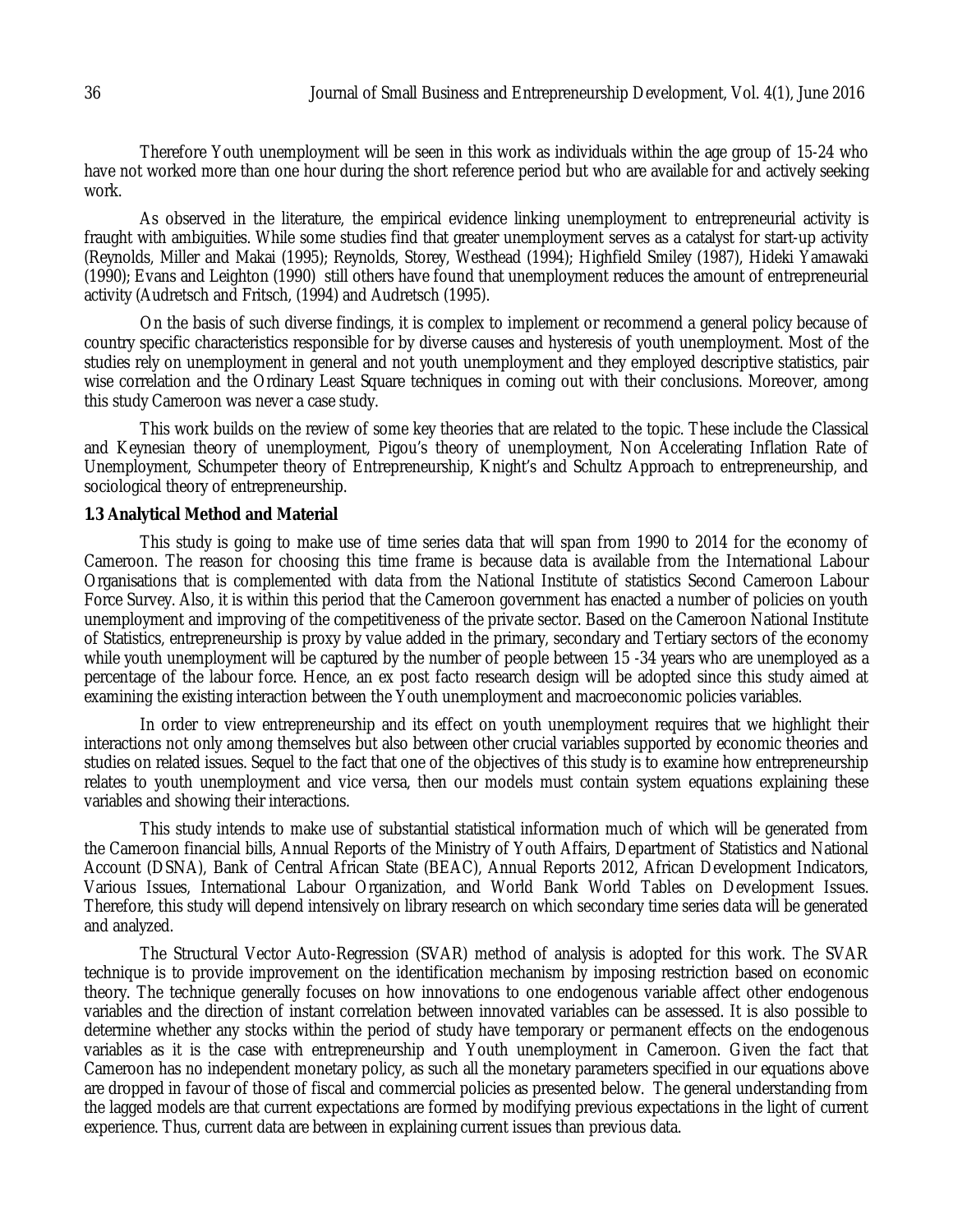$$
\Delta LCAPFL_t = \alpha_0 + \sum_{j=1}^{N} \alpha_j \Delta LCAPFL_{t-j} + \sum_{j=1}^{N} \beta_j \Delta LRMVNR_{t-j} + \sum_{j=1}^{N} \gamma_j \Delta LGOVEX_{t-j} + \sum_{j=1}^{N} W_j \Delta EDTY_{t-j} + \sum_{j=1}^{N} \theta_j \Delta INFLA_{t-j} + U_1 \dots (1.3.1)
$$

$$
\Delta LRMVNR_t = \beta_0 + \sum_{j=1}^{N} \beta_j \Delta LRMVNR_{t-j} + \sum_{j=1}^{N} \alpha_j \Delta LCAPFL_{t-j} + \sum_{j=1}^{N} \gamma_j \Delta LGOVEX_{t-j} + \sum_{j=1}^{N} W_j \Delta EDTY_{t-j} + \sum_{j=1}^{N} \theta_j \Delta INFLA_{t-j} + U_2 \quad (1.3.2)
$$

$$
\Delta LGOVEX_t = \beta_0 + \sum_{j=1}^{N} \gamma_j \Delta LGOVEX_{t-j} + \sum_{j=1}^{N} \beta_j \Delta LRMVNR_{t-j} + \sum_{j=1}^{N} \alpha_j \Delta LCAPFL_{t-1} + \sum_{j=1}^{N} W_j \Delta EDTY_{t-j} + \sum_{j=1}^{N} \theta_j \Delta INFLA_{t-j} + U_3 \dots \dots \dots \dots (1.3.3)
$$

$$
\Delta EDTY_t =
$$
\n
$$
\beta_0 + \sum_{j=1}^{N} W_j \Delta EDTY_{t-j} + \sum_{j=1}^{N} \beta_j \Delta LRMVNR_{t-j} + \sum_{j=1}^{N} \alpha_j \Delta LCAPFL_{t-1} +
$$
\n
$$
\sum_{j=1}^{N} \gamma_j \Delta LGOVEX_{t-j} + \sum_{j=1}^{N} \theta_j \Delta INFLA_{t-j} + U_4 \dots \dots \dots \dots \dots \dots \tag{1.3.4}
$$

$$
\Delta INFLA_t = \beta_0 + \sum_{j=1}^{N} \theta_j \Delta INFLA_{t-j} + \sum_{j=1}^{N} \beta_j \Delta LRMVNR_{t-j} + \sum_{j=1}^{N} \alpha_j \Delta LCAPFL_{t-1} + \sum_{j=1}^{N} \gamma_j \Delta LGOVEX_{t-j} + \sum_{j=1}^{N} W_j \Delta EDTY_{t-j} + U_5 \dots \dots \dots \dots (1.3.5)
$$

The process of estimating the SVAR involves five steps. First, a reduced form VAR is carried out using the method of Ordinary Least Squares when the appropriate Lag length is selected to ensure no serial correlation by the residuals. In the second step, the structural parameters of the model are identified through imposition of theory-based restrictions. Third, in the case where shocks are assumed to have temporary effects, the short run restriction SVAR model is used. However, where the shocks are assumed to have permanent effects, the long run SVAR is employed. Lastly, the Orthogonalised and structural response function and forecast error variance decomposition are analyzed. Before the simulation test of finding out the implications of entrepreneurship and youth unemployment, some normality tests would be conducted as presented below.

As an economic study, a series of tests will be carried out to validate the SVAR results. We will start by testing the stationary of the time series data included in the models. We employ the Univariate Augmented Dickey-Fuller (ADF) test which assumes that the error term  $U_t$  is uncorrelated. That is the COV ( $U_t$   $U_{t-1}$ ) = 0. There is the breakdown in any system especially when results from such system have their COV ( $u_t U_{t-1} \neq 0$ . A solution to this is provided when added lagged value is introduced in the Dickey and Fuller test called the Augmented Dickey-Fuller unit root test given as:

$$
\Delta Y_t = b_0 + \delta Y_{t-1} + \sum_{i=1}^n \alpha \Delta Y_{t-1} + \sum t
$$
\n(1.3.6)

Where; $\sum t$  is a white noise process. It is expected that the value of calculated  $\delta$  should be more negative than those obtained from the table t-value at 10% or less. A confirmatory test will also be conducted using the Phillips-Perron (PP) unit root test. This will be carried out because the ADF test assumed that the error terms  $U_t$  and  $U_{t-1}$  are independent and identically distributed, which is empirically not true. The PP also has added advantage in that it uses non-parametric statistical methods to take care of the serial correlations in the error without adding lagged difference terms. Furthermore, the use of the PP unit root test replaces the use of lags in the ADF test which has been criticized as being arbitrary (Nyong, 2005). Based on the size and power criticisms on the traditional unit root tests, that is the probability of committing a type 1 error is high and by the power of the tests, we also mean that the probability of rejecting the null hypothesis when it was not expected to be rejected is also high (Terrence and Mills, 2001).

To overcome the above criticisms and those associated with structural breaks in the system if any, we intend to make use of the Kwiatkowski-Phillips-Schmidt-Shin (1992) (KPSS) test for stationarity, which are strongly related to the lagrange multiplier (LM) test, which hypothesized that the random walk has zero variance.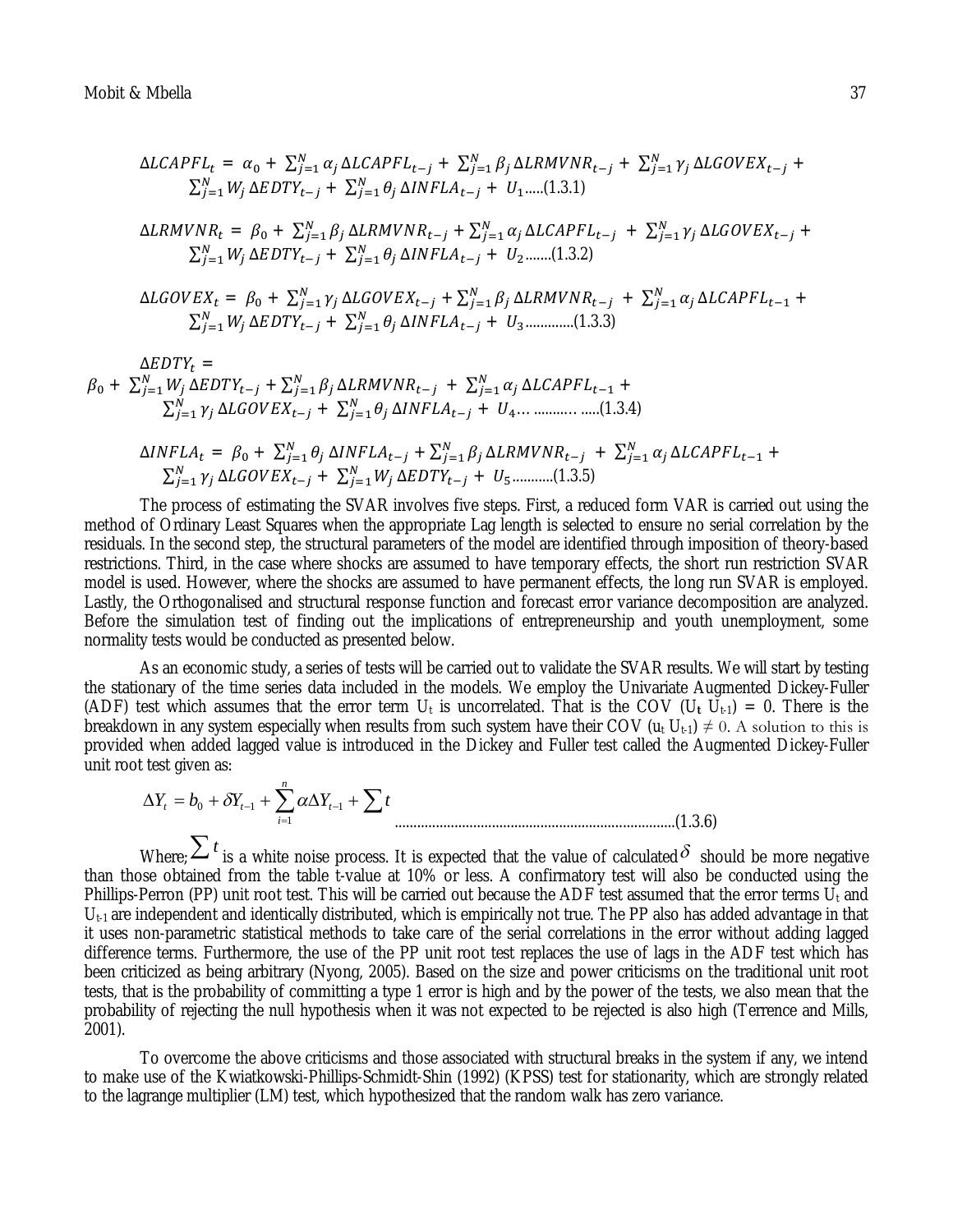Furthermore, this test statistic is based on the examination of the null hypothesis that a given series is levelstationary or stationary around a deterministic trend against the alternative that the series is first or second difference stationary. To improve the power of the unit root test, the Elliot, Rethenberg and Stock (1996) proposed a local approach to unity de-trending of the time series on the basis of which a flexible optimal point "P-test" takes serial correlation of the error term into account. .

The use of Cointegration technique allowed this study to capture the long-run equilibrium relationship between non-stationary series within a stationary model (Adam, 1998; Johnston and Dinardo, 1997). Furthermore, Cointegration avoids both the spurious and inconsistent regression problems which would have otherwise occurred with the regression of non-stationary series.

It also permits the combination of the long-run and the short-run information in the same model and overcome the problems of losing information that might had occurred from attempts to address non-stationary series through differencing (Adam, 1998). Cointegration technique makes it possible to capture the information of nonstationary series without sacrificing the statistical validity of the estimated structural equations in VAR. We will also adopt the Johansen (1988); Johansen and Juseluis (1992) methodology based on SVAR approach to test for the Cointegration of the variables in our models. It is applied on more than two variables simultaneously which is used in estimating and testing for the presence of multiple Co integrating vectors; it determines both the number of Co integrating vectors and provides estimates of these vectors together with estimates of the adjusted parameters.

The merits of the above methodology include stable parameter estimates, since analysis will be based on stationary time series data. It is also data admissible and existence of theoretical consistency would enhance the forecasting and policy formulation with the models. Furthermore, Co-integration an Error Correction Model (ECM) would be used in this study because it adds richness, flexibility and versatility to the econometric modelling and integrates short-run dynamics with long-run equilibrium. Hence, accurate predictions will be confidently made on the economic relationships between entrepreneurship and youth unemployment in Cameroon within our period of study. Pre-forecasting tests that would be conducted and it includes; the Jacque Bera test, the Kurtosis test, the root mean square test, the skewness test.

### **1.4 Presentation and discussion of results**

In presenting our result of the various models, we start by carrying out unit roots test using the Augmented Dickey Fuller and Phillip Perron Test for stationarity. We observed that none of the time series variables in our study are stationary at levels. Their results though not presented here due to space indicate that the variables gain stationarity after their first difference.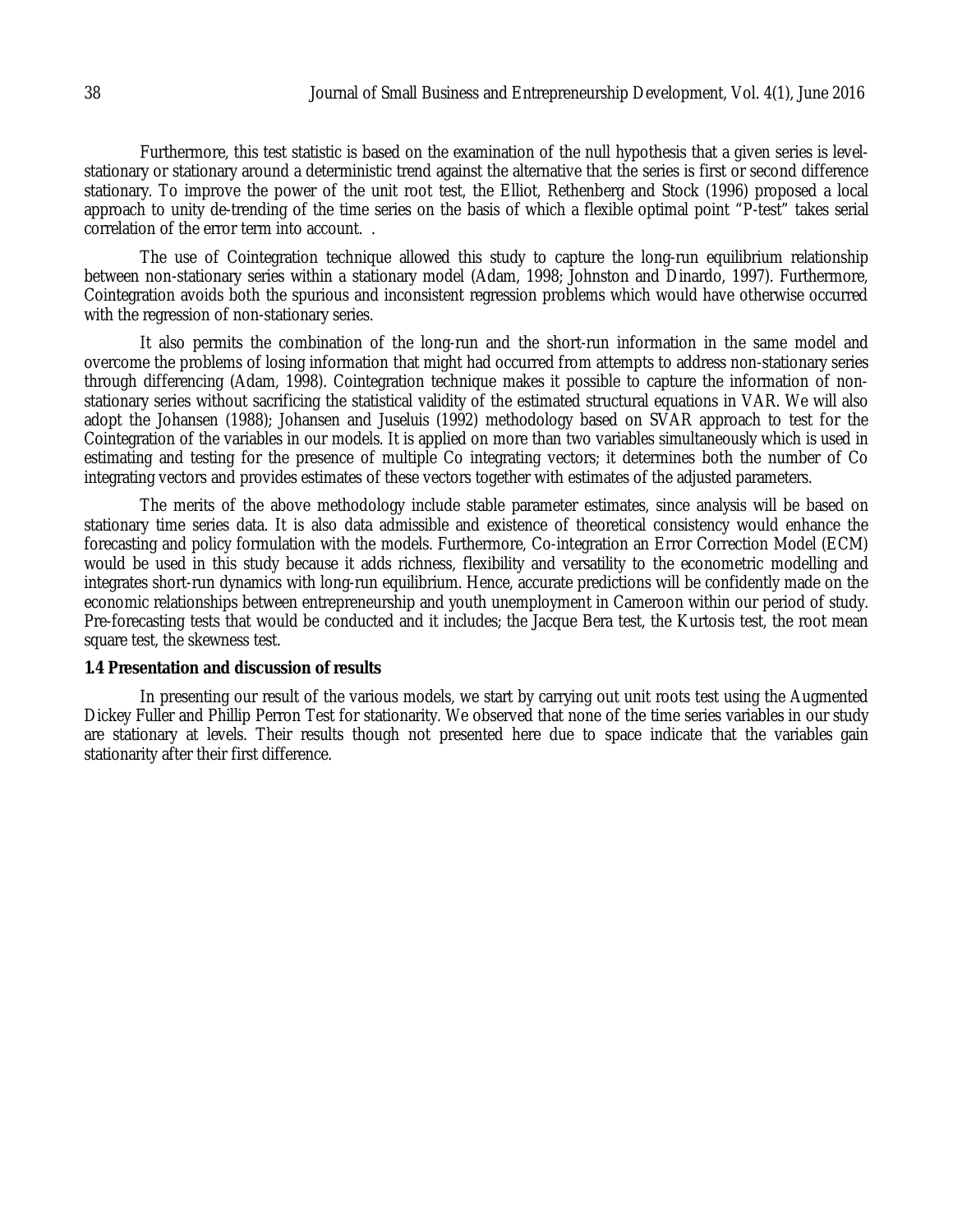|                            | <b>YUNEMP</b> | <b>ENP</b>  | <b>RIR</b>   | <b>GDP</b>    | <b>INV</b>  |
|----------------------------|---------------|-------------|--------------|---------------|-------------|
| DlogYUMEMP <sub>(-1)</sub> | $-0.55881$    | 0.04156     | 0.19652      | 0.16282       | $-0.0886$   |
|                            | $(-2.4260)$   | (0.51843)   | (0.1363)     | (1.1680)      | $(-0.4020)$ |
| $DlogYUNEMP(-2)$           | $-0.19403$    | 0.06859     | $-0.43895$   | $-0.19261$    | 0.01020     |
|                            | $(-1.2005)$   | (1.2194)    | $(-0.43408)$ | $(-1.04914)$  | (0.0659)    |
| $DlogEMP_{(1)}$            | 0.77559       | $-0.02965$  | 5.9616       | $-2.28014*$   | 0.8647      |
|                            | (0.7237)      | $(-0.0795)$ | (0.8892)     | $(-3.5160)$   | (0.8430)    |
| $DlogEMP(-2)$              | 0.21278       | 0.01658     | 4.00398      | $-0.8403$     | 0.45045     |
|                            | (0.1628)      | (0.03646)   | (0.4896)     | $(-1.0623)$   | (0.3600)    |
| $DlogRIR_{(-1)}$           | $0.22562*$    | $-0.01807$  | 0.0134       | 0.0431        | 0.06756     |
|                            | (3.4443)      | $(-0.7929)$ | (0.0328)     | (1.0887)      | (1.0774)    |
| $DlogRIR_{(2)}$            | $-0.10220$    | $-0.0029$   | $-0.26825$   | $-0.07227***$ | 0.02936     |
|                            | $(-1.3978)$   | $(-0.1146)$ | $(-0.5864)$  | $(-1.6334)$   | (0.4195)    |
| $DlogGDP_{(-1)}$           | $-10252$      | $-0.0267$   | 1.8425       | 0.04313       | $-0.06078$  |
|                            | $(-0.2771)$   | $(-0.2076)$ | (0.7961)     | (0.1927)      | $(-0.1716)$ |
| $DLogGDP_{(-2)}$           | $-0.51796***$ | 0.01453     | $-1.8522$    | 0.12736       | $-0.1749$   |
|                            | $(-1.7661)$   | $(-0.1424)$ | $(-1.0095)$  | (0.7177)      | $(-0.6231)$ |
| $DlogINV_{(-1)}$           | $-0.3725$     | $-0.07807$  | 0.82885      | 0.10898       | $-0.09987$  |
|                            | $(-1.2582)$   | $(-0.7577)$ | (0.4475)     | (0.6083)      | $(-0.3524)$ |
| $DlogINV_{(-2)}$           | $-0.5478***$  | $-0.02498$  | 0.22533      | 0.21672       | $-0.22207$  |
|                            | $(-1.8521)$   | $(-0.2427)$ | (0.1217)     | (1.2107)      | $(-0.7843)$ |
| <b>Constant</b>            | $-0.02374$    | 0.00607     | $-0.05676$   | 0.02608       | 0.00989     |
|                            | $(-0.8102)$   | (0.59514)   | $(-0.3096)$  | (1.4711)      | (0.3527)    |
| Adj. R-squared             | 0.85880       | $-0.48603$  | $-0.2472$    | 0.80776       | $-0.3953$   |
| <b>F-Ratio</b>             | 6.6907        | 0.3131      | 0.58375      | 4.6222        | 0.40504     |
| Degree of freedom          | 13            | 13          | 13           | 13            | 13          |

**Table 1.4.1 Vector Autoregressive Results on Entrepreneurship and Youth Unemployment and in Cameroon**

*Source: Computed by author using data on Youth unemployment (YUNEMP), Entrepreneurship coefficient (ENP), Real Interest Rate (RIR), Gross Domestic Product (GDP) and Investment (INV) for Cameroon from the World bank Database 2013 Extract* Values in Parentheses (...) are the estimated T-statistics and variable significance are denoted as  $* =$  significant at 1%,  $*$  = significant at 5% and  $*$  $*$  = significant at 10% levels respectively.

## **Youth Unemployment Equation**

From the above youth unemployment equation we can infer that youth unemployment of the previous year's positively affect current youth unemployment in Cameroon over our period of study. Precisely, the result predict that a unit increase in last year YUNEMP [YUNEMP (-1)] or YUNEMP for the year before last [YUNEMP(-2)] increases current YUNEMP by 0.0757 units and 0.2026 units respectively. However their impact is not statistically significant. It can also be infer from the result that the one year and two year lagged of entrepreneurship has a direct influence on current youth unemployment. This implies that an increase in entrepreneurial activities will increase the level of youth unemployment in Cameroon over our study period. The one year lagged of interest rate shows that it has a positive effect on the current level of youth unemployment whereas the two year lagged denotes a negative effect. This therefore implies that a unit increase in the two year lagged of interest rate will lead to a significant reduction of current youth unemployment by 0.2227 units. The first and second year value of investment shows a negative impact on current level of investment. Economic growth which is measure in terms of GDP indicates that the one year lagged and two year lagged of GDP has a small negative and positive impact on current youth Unemployment. The coefficient of multiple determinations (Adj.R-squared) shows that approximately 76 percent variation of current youth unemployment is explained by the variables in the model. This is significant at 1 percent based on the F-statistics.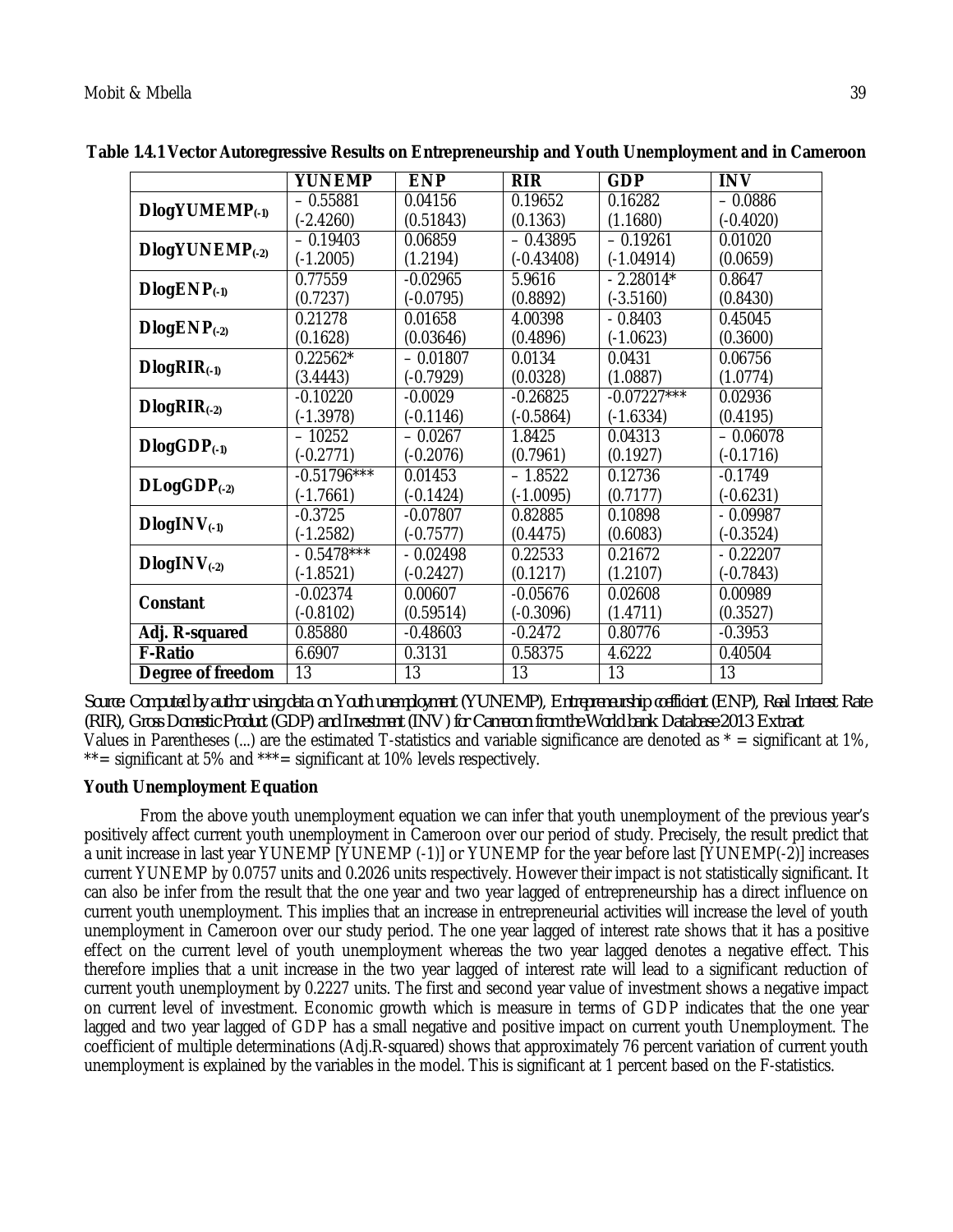Based on the entrepreneurship result presented in table 4.1 above, we observed that the one year lagged and two year lagged of entrepreneurship exerts a positive and negative influence respectively, on current entrepreneurial activities in the country over our period of study. However, it is only the one year lagged which is significant. This implies that a unit increase in entrepreneurial activities in the previous year will lead to a significant increase in the current level of entrepreneurship. Precisely current entrepreneurship will increase by 0.6575 units. The past values of youth unemployment connotes that it positively affect current level of entrepreneurship in Cameroon over the period of study. The one year and two year lagged values of Real Interest Rate (RIR) and Gross Domestic Investment (GDP) indicate a positive influence on current level of entrepreneurship in Cameroon while investment shows a negative influence. The model has a low coefficient of multiple determinations and a non-statistically significant F-statistics.

The VAR result for real interest rate (RIR) denotes that the first and second lagged values of all the variables used in the model including that of real interest rate itself either have a positive or negative effect on current interest but none of them are significant. The model may not be very relevant in our study as it is not statistically significant as well as it has a very low power of predictability as shown by a very low adjusted R-Squared of 0.16630.

Looking at the VAR result for economic growth (GDP), we can infer that the one year lagged and two year lagged of GDP has a positive impact on current GDP over our period of study. A unit increase in the previous year value of GDP will increase current GDP by 0.6339units and the result is significant at 1percent while that of the two year lagged is positive but in significant. The one year and two year lagged values of youth unemployment negatively affect current GDP in Cameroon. This implies that a unit increase in one year and two year lagged values of youth unemployment will decrease current GDP by 6.0413 and 25.684 units respectively. However, it is only the effect of the two year lagged value that is significant. The results also show that the one year and two year lagged values of entrepreneurship negatively and positively affect current GDP in the country respectively. With a coefficient of 17.7170, a unit increase in the one year lagged of entrepreneurship will significantly reduce current GDP by 17.717units. The first and second lagged values of real interest rate denotes that RIR (-1) and RIR(-2) positively and negatively affect current GDP over our period of study respectively. With the one year lagged of real interest rate RIR (-1) showing a significant positive impact on current GDP. The coefficient of multiple determinations has a value of 0.956776. This implies that the distributed lagged explanatory variables are able to jointly determine approximately 96 percent of the outcome of economic growth in Cameroon. The statistical reliability of our model is vouched by the Fstatistic which is significant at the 1 percent level. Thus, our model has 99 percent reliability with a 1 percent error margin.

Based on the investment result on our VAR model we can observed that the one year lagged and two year lagged of interest rate exerts a positive impact on current level of investment.

The one year lagged of interest rate indicates a significant increase in current level of investment by 0.25884 units over our period of the study. Reading from the coefficient of multiple determinations (adjusted R-Squared), our explanatory variables in the model are capable of explaining about 76 percent of the outcome of current investment level in Cameroon. Moreover, our model has its statistically predictability ability validated by the F-Statistics test.

### **1.5 Findings, Recommendation and Conclusion.**

In order to make consistent recommendation, it is necessary to recapitulate the major findings of this work. It can logically be deduced from the results that youth unemployment is positively sticky in Cameroon. This implies that once a Cameroonian youth is unemployed there is a high probably that he remains unemployed for a long time. There are two major implications from these results. The first is the difficulty of finding a paid job or the rigidity of the labour market which continually keep them out of formal employment leaving them the option of self-employment as the starting point of becoming entrepreneurial. This implies, a majority of today's entrepreneurs are not by choice but an outcome of the labour market. This is justified by a positively relations that exist between youth unemployment and entrepreneurship.

Secondly, since the cost of capital is interest rate, an increase in interest rate will increase youth employment. This comes from the fact that increase interest rate implies a reduction in investment and a reduction in employment opportunities for youth. This is only to compliment the fact that they youths themselves cannot have access to capital due to higher cost of capital.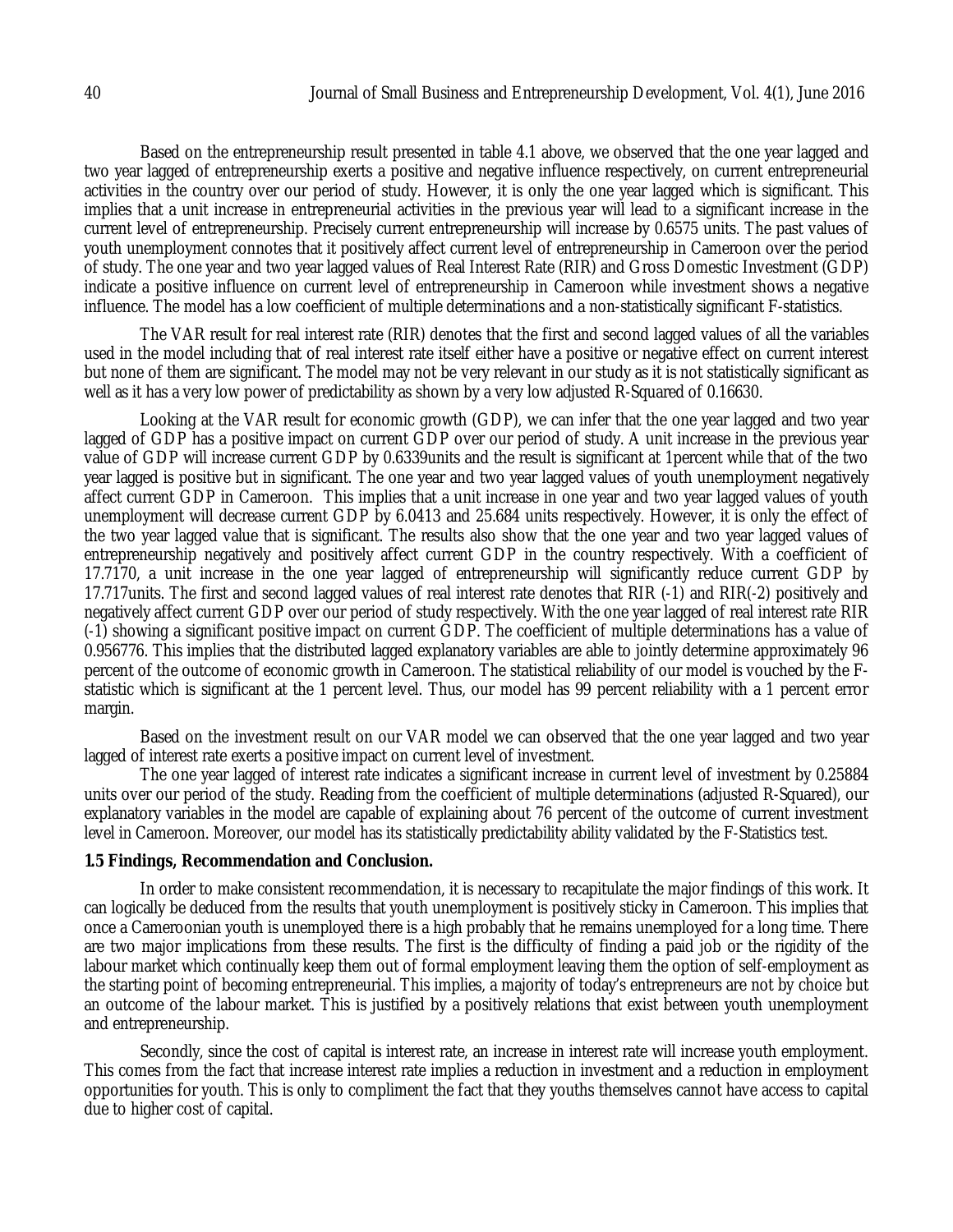Entrepreneurship has a positive impact on entrepreneurial activities in the first year and in the second year the impact is negative. This implies that entrepreneurial innovative ideas and products have a life span of one year to benefit the entrepreneur after which it does not. This is very true of the Cameroon economy where there is very little or no control on ownership rights. It is interesting to note here that the nature of Cameroonian entrepreneurship is not technological driven productions of some unique and new product but just the exploitation of market opportunities in the form of buying and selling which is very easy to imitate. They higher the possibility to imitate the shorter the period to benefit from an entrepreneurial venture by the entrepreneur. This has been witnessed in the Small and Medium Size Entrepreneurial activities in Cameroon. However, this high level of imitation improves on consumer welfare but it reduces producers' profit which producers will like to enjoy for a fairly long time. This also reveals the fact that the entrepreneurial activities in Cameroon are easy in that is it is usually just the identification of some market need with no true innovation in product creation. Thus, to imitate is very easy and faster. This type of entrepreneurs are the Kuznet's type of entrepreneurs alert to market opportunities only.

The crucial part of the finding is the fact that an entrepreneurial activity has a huge negative impact on Gross Domestic Product (GDP) if there is a one year projection in entrepreneurial activities. This is interesting because from the nature of data available (Value Added by entrepreneurial activities) and the Schumpeterian theoretical backing of creative destruction and value addition, this finding represent very interesting implication of the Schumpeterian entrepreneur. That is, at the advent of a significant value addition in a product (innovation), there is a very high probability that related old products become obsolete. This will result in a Gross Domestic Product (GDP) fall in the current year as the new innovative product tries to break the old market. With this creative destruction, old firms are pushed to innovate and this outcome has been evident in the Telecommunication industry, Brewery industry, Media industry, Hospitality and Tourism industry, Secondary and Higher Education industry, not forgetting the Health industry and Agro food industry between 1991 and 2014.

In conclusion it is necessary to establish the finding of the hypothesised problem of this study. It is very important emphasising that this study reveals that there is not direct effect relationship between youth unemployment and entrepreneurship. However, there is an indirect effect relationship between this two variables established there the Gross Domestic Product (GDP). As such, there exists a system of equation justifying the use of the Vector Autoregressive estimation technique employed by this study. Hence, a significant relationship between GDP and youth unemployment as well as between GDP and entrepreneurship sustains the argument that youth unemployment has a significant on entrepreneurship. This is argued on ground that an increase in GDP reduces the rate of Youth unemployment and an increase in entrepreneurial activities will results in a creative destruction which will cause GDP to fall and result in Youth employment again.

This finding seems very consistent with the trade cycle and explains the progressive business cycle with peaks and slums. On these findings some very useful recommendations can be made.

In order to build a strong entrepreneurial class in Cameroon the best approach is to go by the traditional African approach of the meaning of the word *"Entrepreneur".* The African business culture from time immemorial has been apprenticeship. This strategy has always formed successful business persons. Borrowing from the traditional African meaning of an *"Entrepreneur"* or *"Business Master"* or *"Master"* this study recommends the Apprenticeship Model of entrepreneurial training. This model in modern context has been embodied in the Modern Business Model of Influential Business Leadership. This approach has been embraced by most African New Generation institute of Higher learning like the Catholic University Institute of Buea (CUIB), Makere University, Stellenbosch, and many other reputable African universities.

Furthermore, other business organisations have adopted the model in the form of Graduate Programs like DIAGEO and the African Development Bank (AfDB). It is necessary that top businesses in Cameroon adopt this model of Business Leaders Apprenticeship (BLA). This model is a strategic approach that can successfully tackle youth unemployment on a win-win principle by using the innovative ideas of these youths and giving them on the job training through Influential Business Leadership. This Influential Business Leadership training model has been adopted by some top African entrepreneurs such as the Tony Elumelu under the Tony Elumelu Entrepreneurship Programme (TEEP).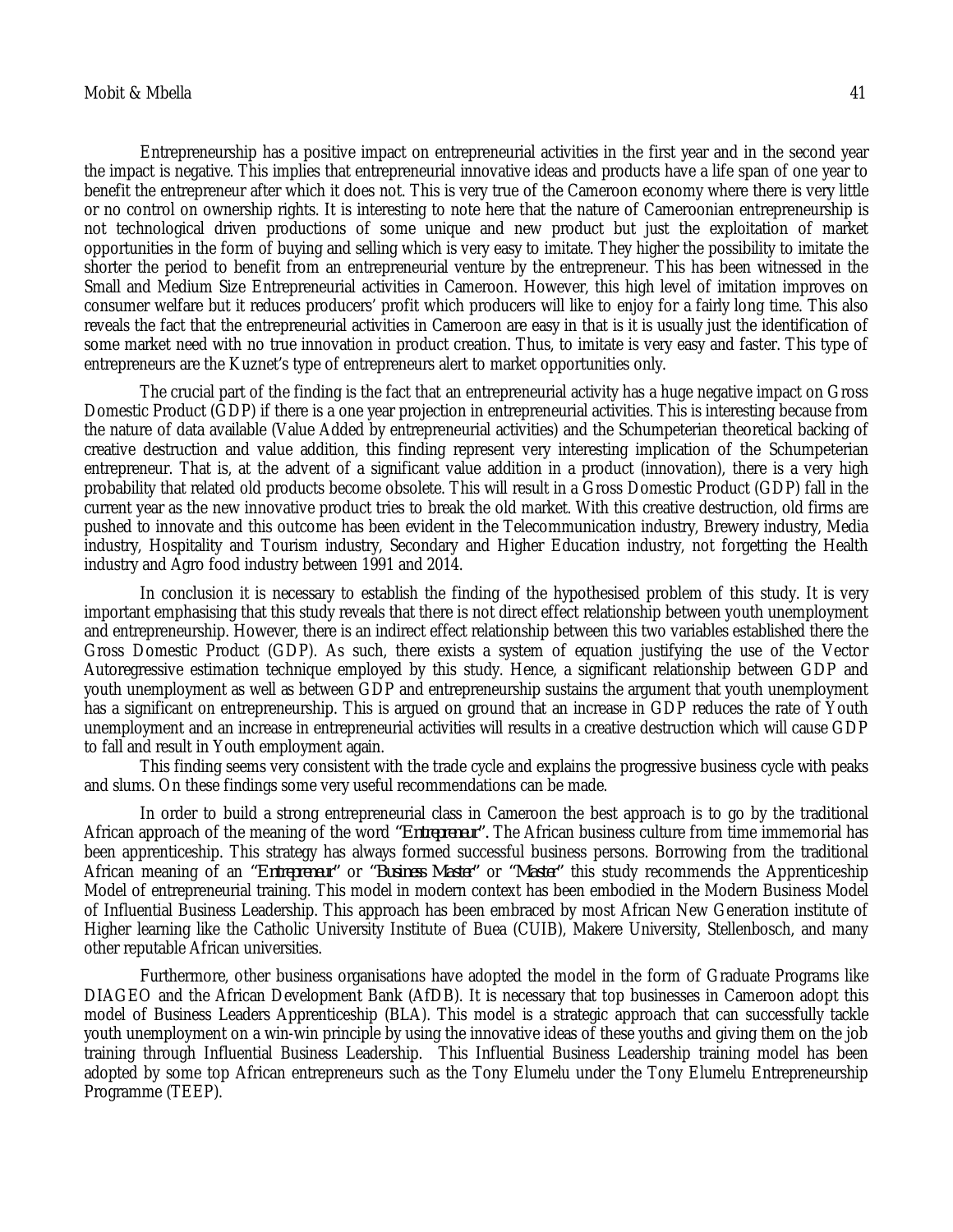Consequently, in order to address youth unemployment's organisation and top entrepreneurs in Cameroon should adopt the Entrepreneurship Apprenticeship Approach (EAA) on the bases of 3 years, 5years and 7years training and Work plan. The advantage is that the innovative ideas of the unemployed youths which cannot secure start-up capital for them because financial institution trying to minimise the credit risk, can be nurtured to maturity based on the all the requirements for entrepreneurial success. Entrepreneurial Success is not all about the ideas but the marketing of the idea in the form of an investment asset for investors. This is why one of the key tools of the Influential Business Leadership is pitching of business ideas a typical tradition of the Silicon Valley. This approach will help make steady the growth of the entrepreneurial class in Cameroon and Africa as a whole.

The next very import reason for this Business Leader Apprenticeship is that it helps tackle the problem of the informal economy. If the unemployed youths are trained on the tenets and ethical values of business, they will see every reason to be established within the formal economy. At this point we open the second recommendation: that government show create and enable environment for the private sector through Institutional Investors since the commercial banks have failed to allocate resources in this area. It may be interesting to note that the clumsiness and ambiguity of the implementation of the Financial law also has limited if not discourage good entrepreneurial activities. Every wise government sets the tax burden within the financial sources of her economy and broaden the tax based. Statutory financial obligations are very clear and create not room for black market transactions. So by an enabling environment just like the new Financial Law for 2014 tries to bring equity in preferential treatment between foreign and domestic entrepreneurs, domestic entrepreneurs should be given the possibility to partner with foreign entrepreneurs so as to check the excesses of exploiting the domestic market (Capital flight). It is necessary to recapitulate that consumers welfare is not just improved by the availability of variety but by the available quality cost effective variety which is hugely missing in the Cameroonian market. These are outcome of the existing Investment Code and other business related financial laws. Consequently, business illegalities are an outcome of a poorly structured business environment in the implementation of business laws. Hence, the enabling environment is to ensure that business start-up procedures are less clumsy, person depend in implementation, balance in ownership especially as government policy tries to attract Foreign Investment. With these two major recommendation youth unemployment can be convert to a very strong new generations of entrepreneurs to emerge and sustain high growth level in Cameroon for the future.

### **References**

- Acs Z. J., Desai S., and Hessels J. (2008), "Entrepreneurship economic development and institutions," *Small Business Economics*, vol. 31, no. 3, 2008, pp. 219-234.
- African Development Bank, Organization for Economic Cooperation and Development, United Nations Development Program and Economic Commission for Africa (2012), *African Economic Outlook 2012: Promoting Youth Employment*, AfDB: Tunis; OECD: Paris; UNDP: New York; and UNECA: Addis Ababa
- Audretsch D. B., Fritsch M. (1994), The geography of firm births in Germany, Reg. Stud. 28 (4)pp 359–365.
- Audretsch D. B. (1995), Innovation and Industry Evolution, MIT Press, Cambridge, MA,.
- Austin, J., Stevenson, H., & Wei-Skillern, J. (2006) Social and Commercial Entrepreneurship: Same, Different or Both? *Entrepreneurship Theory and Practice*, 30 (1), pp 1-22.
- Broecke S., and Diallo A., (2012) Youth Unemployment in Africa: African Development Bank Partnership Forum 2012; A Brief Overview and the AfDB Response, July 14
- Dacin, P. A, Dacin, M.T., & Matear, M (2010), Social Entrepreneurship; Why we don't need a new theory and how we moved forward from here*. Academy of Management Perspectives*, 24 (3), PP 37-57.
- David S. Evans, Linda Leighton (1990), Small business formation by unemployed and employed workers, Small Bus. Econ. 2 (4) pp 319–330.
- Economist, T. (2011). youth-unemployment Retrieved from The Economist: http://www.economist.com/blogs/dailychart
- European Commission, (2010), *Youth on the Move — An initiative to unleash the potential of young people to achieve smart, sustainable and inclusive growth in the European Union*.
- European Commission (2009) 'Entrepreneurship in the EU and beyond A survey in the EU,
- EFTA countries, Croatia, Turkey, the US, Japan, South Korea and China', Flash Eurobarometer 283
- Evans D. and Leighton L. S.(1989), "Some empirical aspects of entrepreneurship," *American Economic Review*, vol. 79, 1989, pp. 519-535.